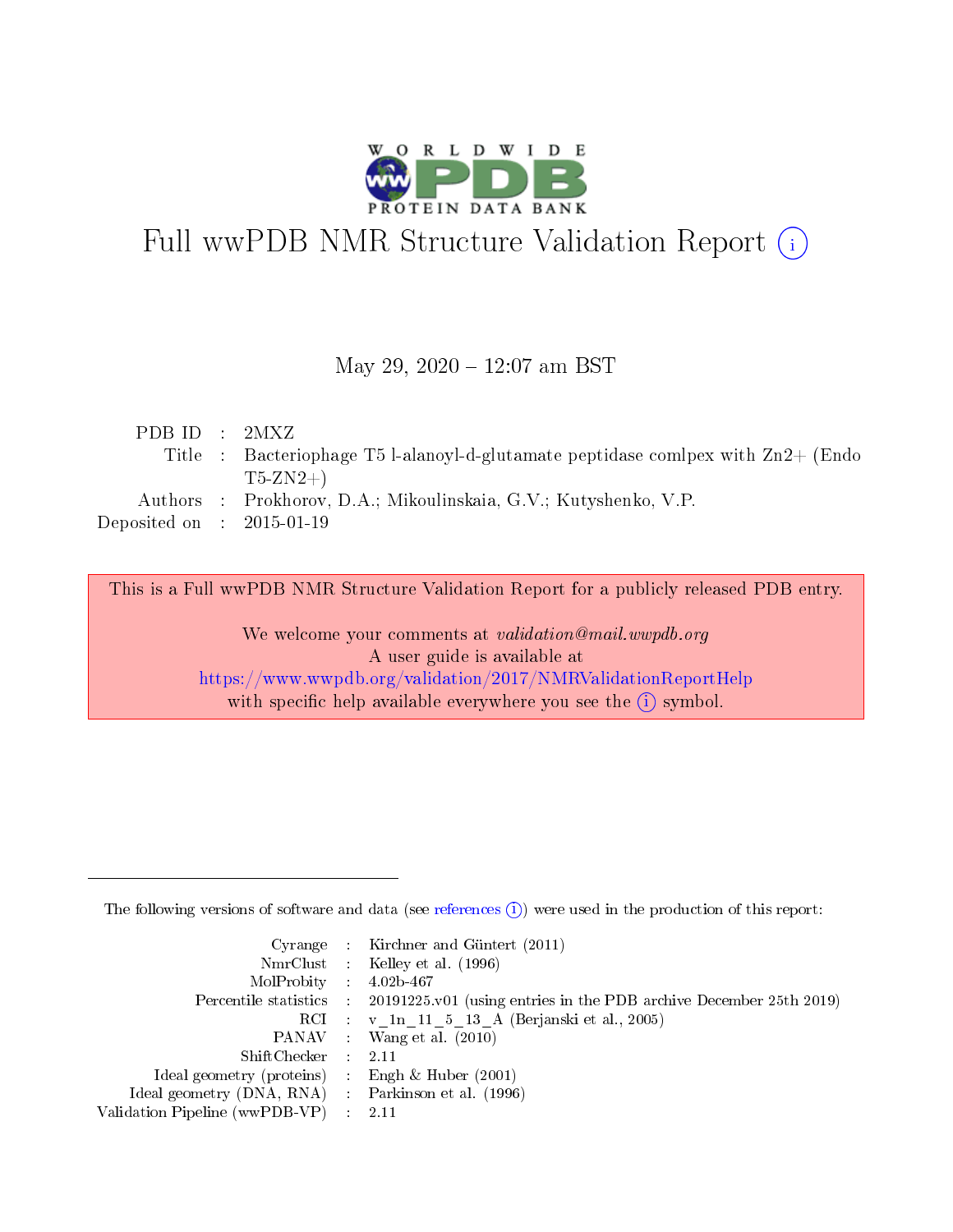# 1 [O](https://www.wwpdb.org/validation/2017/NMRValidationReportHelp#overall_quality)verall quality at a glance  $(i)$

The following experimental techniques were used to determine the structure: SOLUTION NMR

The overall completeness of chemical shifts assignment is 85%.

Percentile scores (ranging between 0-100) for global validation metrics of the entry are shown in the following graphic. The table shows the number of entries on which the scores are based.



| Metric                | (# $\rm{Entries}$ ) | $(\#Entries)$ |
|-----------------------|---------------------|---------------|
| Clashscore            | 158937              | 12864         |
| Ramachandran outliers | 154571              | 11451         |
| Sidechain outliers    | 154315              | 11428         |

The table below summarises the geometric issues observed across the polymeric chains and their fit to the experimental data. The red, orange, yellow and green segments indicate the fraction of residues that contain outliers for  $>=3, 2, 1$  and 0 types of geometric quality criteria. A cyan segment indicates the fraction of residues that are not part of the well-defined cores, and a grey segment represents the fraction of residues that are not modelled. The numeric value for each fraction is indicated below the corresponding segment, with a dot representing fractions  $\epsilon = 5\%$ 

| Mol | Chain | Length | Quality of chain |     |     |  |  |  |
|-----|-------|--------|------------------|-----|-----|--|--|--|
|     |       | 137    | 44%              | 18% | 36% |  |  |  |

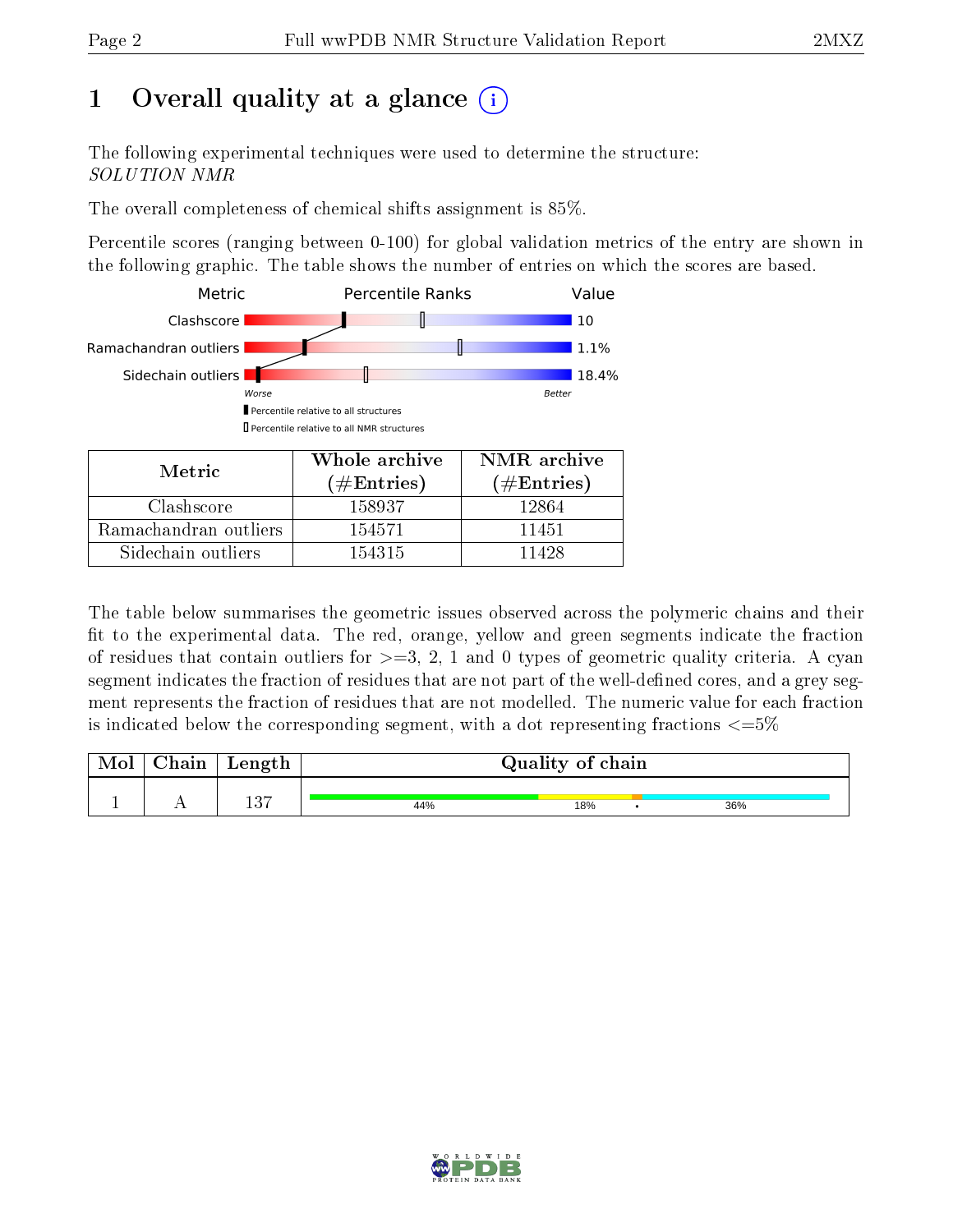# 2 Ensemble composition and analysis  $(i)$

This entry contains 20 models. Model 15 is the overall representative, medoid model (most similar to other models). The authors have identified model 1 as representative, based on the following criterion: lowest energy.

The following residues are included in the computation of the global validation metrics.

| Well-defined (core) protein residues |                                                                                 |          |     |  |  |  |  |
|--------------------------------------|---------------------------------------------------------------------------------|----------|-----|--|--|--|--|
|                                      | Backbone RMSD (A)   Medoid model  <br>Well-defined core   Residue range (total) |          |     |  |  |  |  |
|                                      | $A:66-A:108$ ,<br>$A:3-A:42$                                                    | $0.20\,$ | ה ו |  |  |  |  |
|                                      | $A:133-A:137(88)$                                                               |          |     |  |  |  |  |

Ill-defined regions of proteins are excluded from the global statistics.

Ligands and non-protein polymers are included in the analysis.

The models can be grouped into 3 clusters and 1 single-model cluster was found.

| Cluster number        | Models                                            |
|-----------------------|---------------------------------------------------|
|                       | $1, 3, 4, 5, 6, 7, 8, 10, 11, 15, 16, 18, 19, 20$ |
|                       | 2, 9, 12                                          |
|                       | -13.-17                                           |
| Single-model clusters |                                                   |

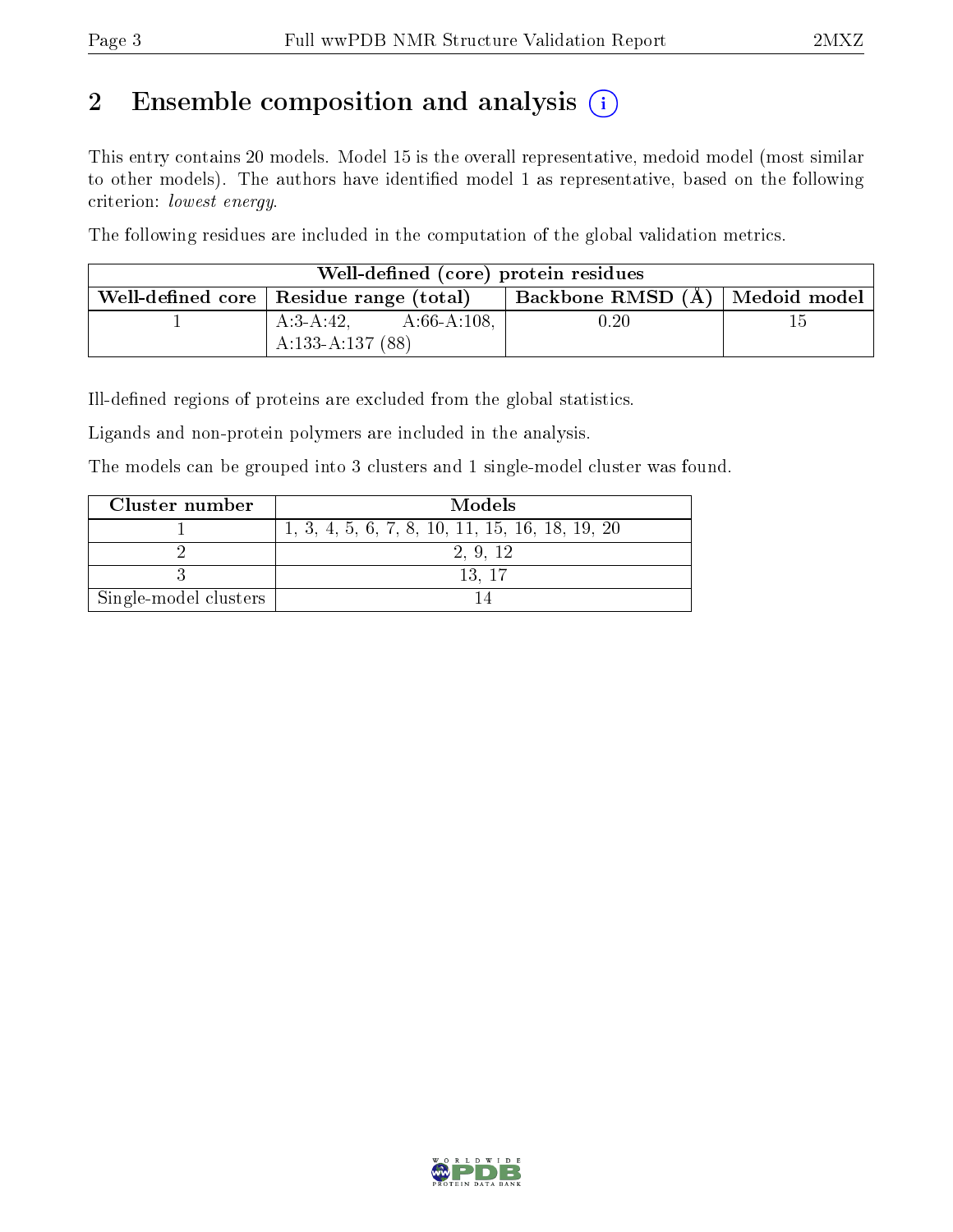# 3 Entry composition (i)

There are 2 unique types of molecules in this entry. The entry contains 2145 atoms, of which 1064 are hydrogens and 0 are deuteriums.

Molecule 1 is a protein called L-alanyl-D-glutamate peptidase.

| Mol | Chain | $\vert$ Residues | Atoms       |          |      |     |  | l'race |  |
|-----|-------|------------------|-------------|----------|------|-----|--|--------|--|
|     |       |                  | $\rm Total$ |          |      |     |  |        |  |
|     | 137   | 2144             | 689         | $1064\,$ | -187 | 203 |  |        |  |

Molecule 2 is ZINC ION (three-letter code: ZN) (formula: Zn).

|  | $Mol$   Chain   Residues | Atoms |
|--|--------------------------|-------|
|  |                          | Total |
|  |                          |       |

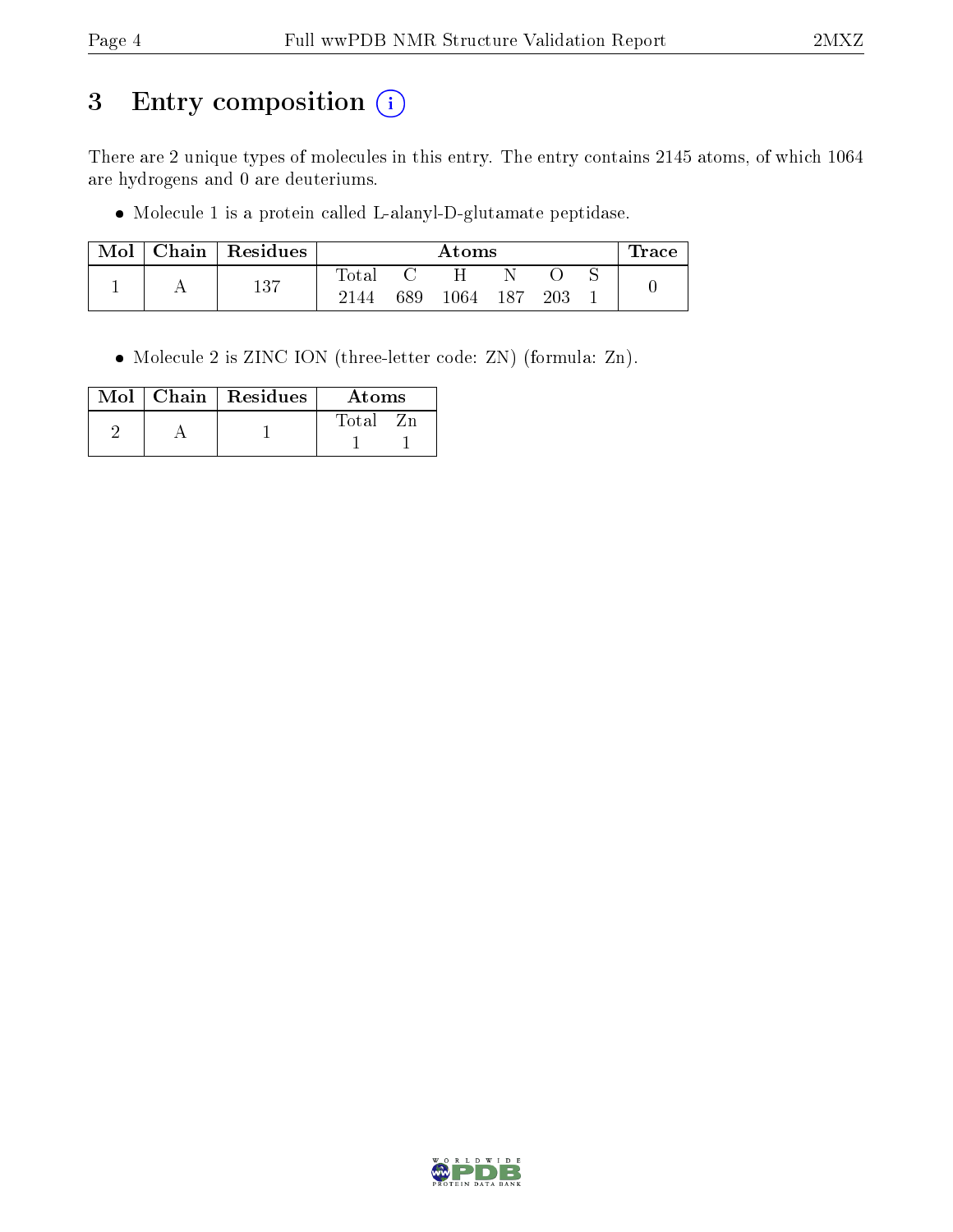# 4 Residue-property plots  $\binom{1}{1}$

# <span id="page-4-0"></span>4.1 Average score per residue in the NMR ensemble

These plots are provided for all protein, RNA and DNA chains in the entry. The first graphic is the same as shown in the summary in section 1 of this report. The second graphic shows the sequence where residues are colour-coded according to the number of geometric quality criteria for which they contain at least one outlier: green  $= 0$ , yellow  $= 1$ , orange  $= 2$  and red  $= 3$  or more. Stretches of 2 or more consecutive residues without any outliers are shown as green connectors. Residues which are classified as ill-defined in the NMR ensemble, are shown in cyan with an underline colour-coded according to the previous scheme. Residues which were present in the experimental sample, but not modelled in the final structure are shown in grey.

• Molecule 1: L-alanyl-D-glutamate peptidase



# 4.2 Scores per residue for each member of the ensemble

Colouring as in section [4.1](#page-4-0) above.

## 4.2.1 Score per residue for model 1

• Molecule 1: L-alanyl-D-glutamate peptidase



## 4.2.2 Score per residue for model 2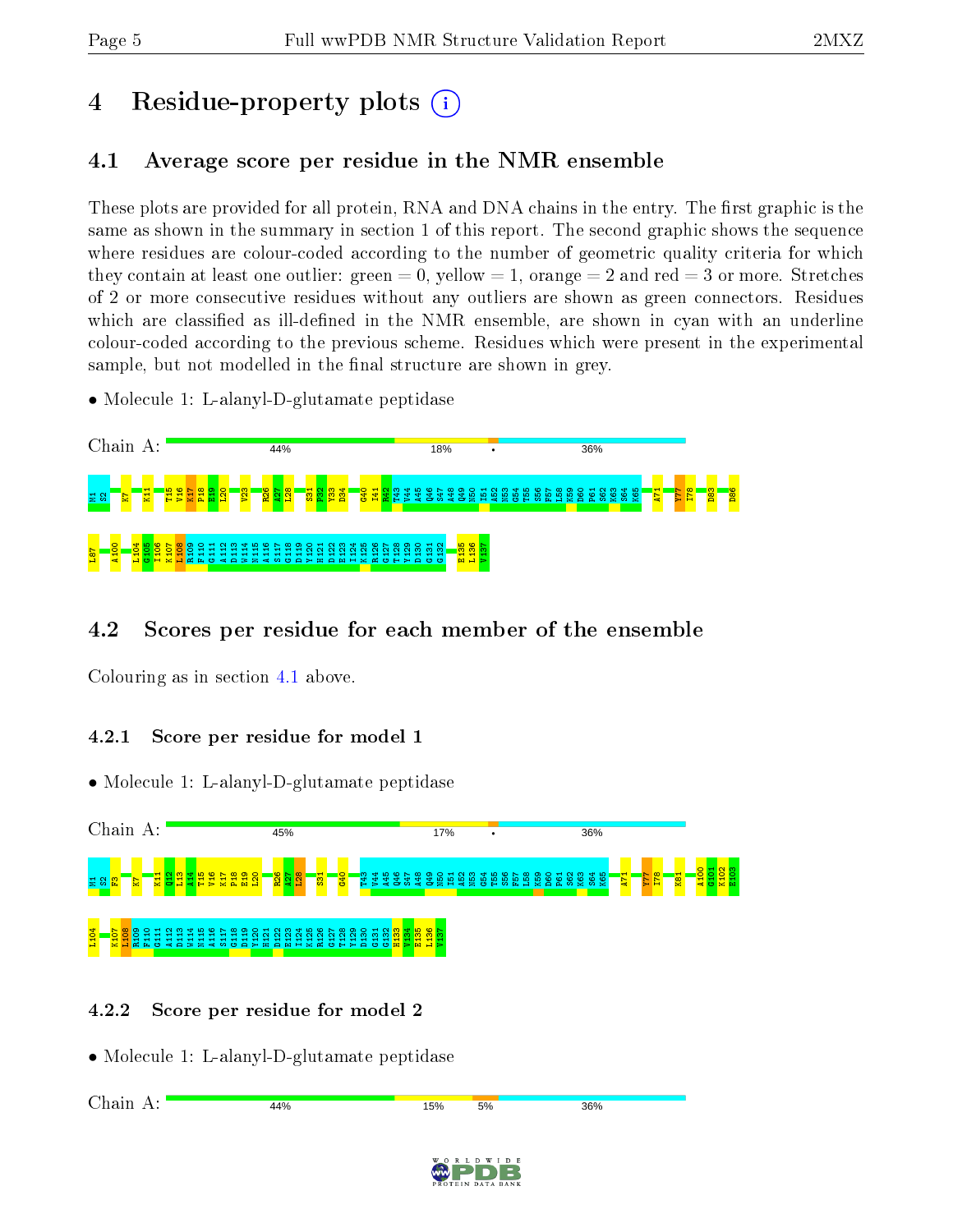# m2 **S22 R26 A27 R50 P32 R26 S42 R34 S4**2 S54 S47 S47 S48 S48 S48 S48 S48 S48 S48 S64 S68 S68 S68 S68 P62 **F5** S56 **F58 B69 S6**<br>E8 V93 A100 L104 G105 I106 K107 L108 R109 F110 G111 A112 D113 W114 N115 A116 S117 G118 D119 Y120 H121 D122 E123 I124 K125 R126 G127 T128 Y129 D130 G131 G132 H133 V134 E135 L136 V137

## 4.2.3 Score per residue for model 3

#### • Molecule 1: L-alanyl-D-glutamate peptidase



#### 4.2.4 Score per residue for model 4

• Molecule 1: L-alanyl-D-glutamate peptidase



## 4.2.5 Score per residue for model 5

• Molecule 1: L-alanyl-D-glutamate peptidase



## 4.2.6 Score per residue for model 6

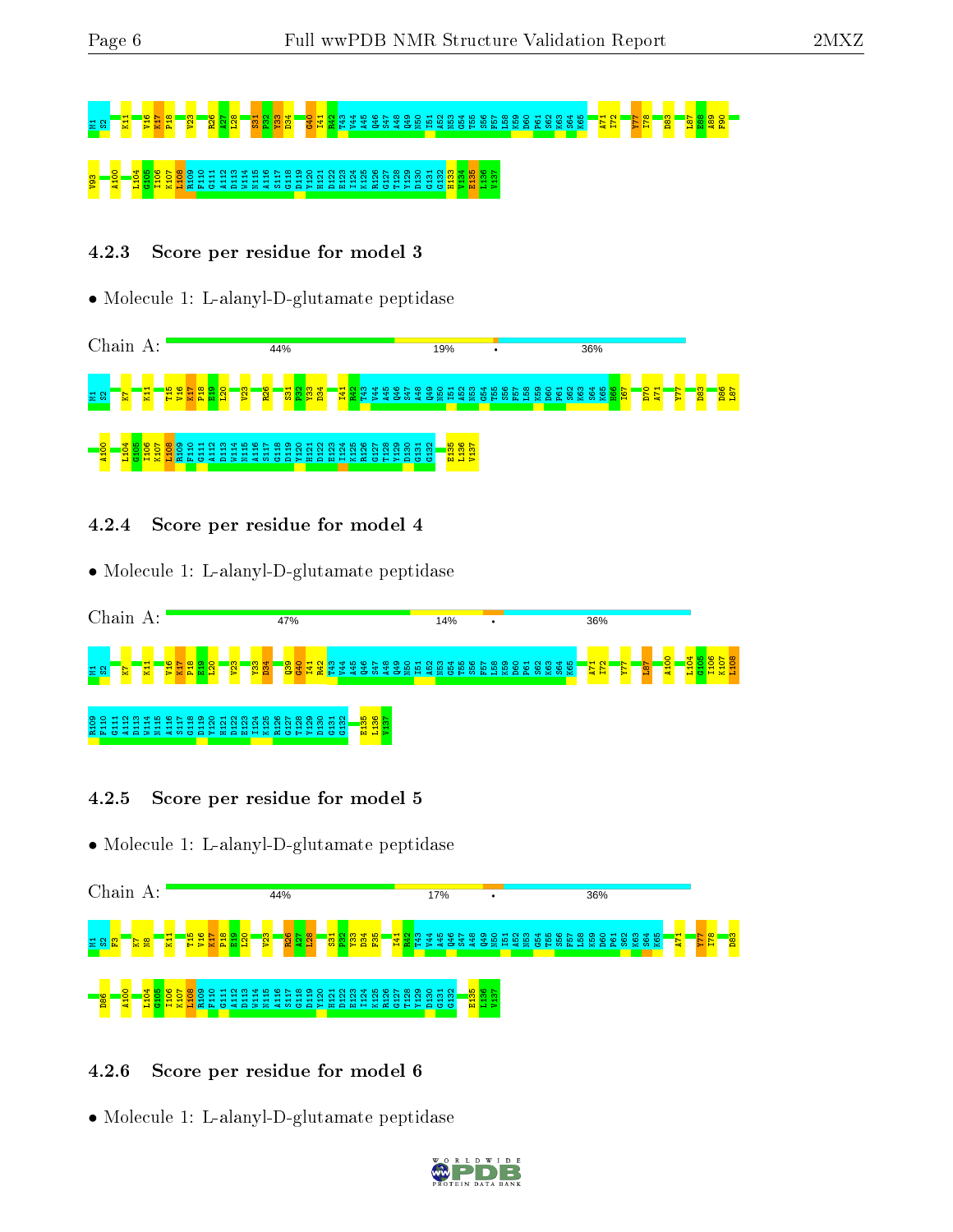

#### 4.2.7 Score per residue for model 7

• Molecule 1: L-alanyl-D-glutamate peptidase



4.2.8 Score per residue for model 8

• Molecule 1: L-alanyl-D-glutamate peptidase



#### 4.2.9 Score per residue for model 9



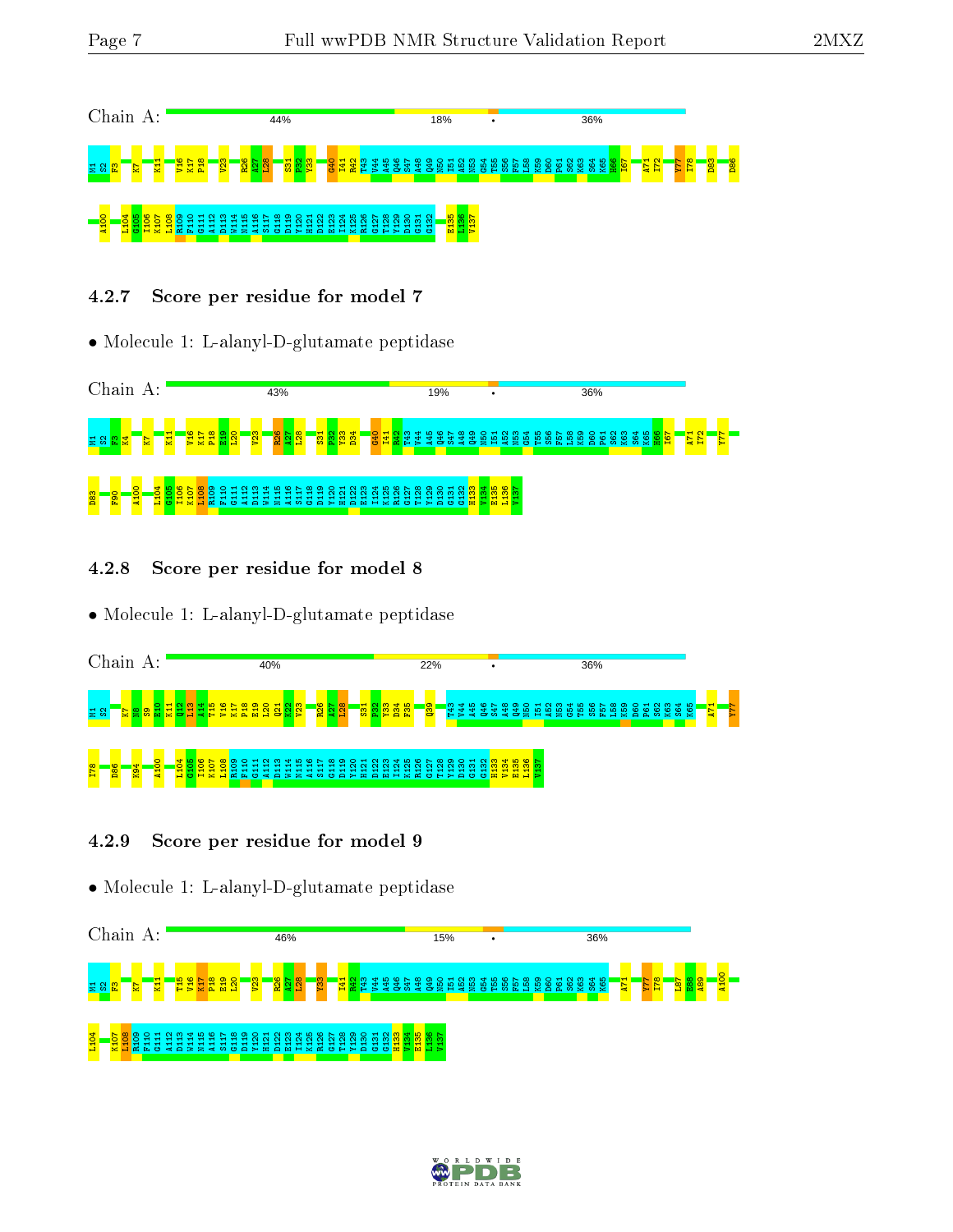#### 4.2.10 Score per residue for model 10

• Molecule 1: L-alanyl-D-glutamate peptidase



- 4.2.11 Score per residue for model 11
- Molecule 1: L-alanyl-D-glutamate peptidase



#### 4.2.12 Score per residue for model 12

• Molecule 1: L-alanyl-D-glutamate peptidase



#### 4.2.13 Score per residue for model 13

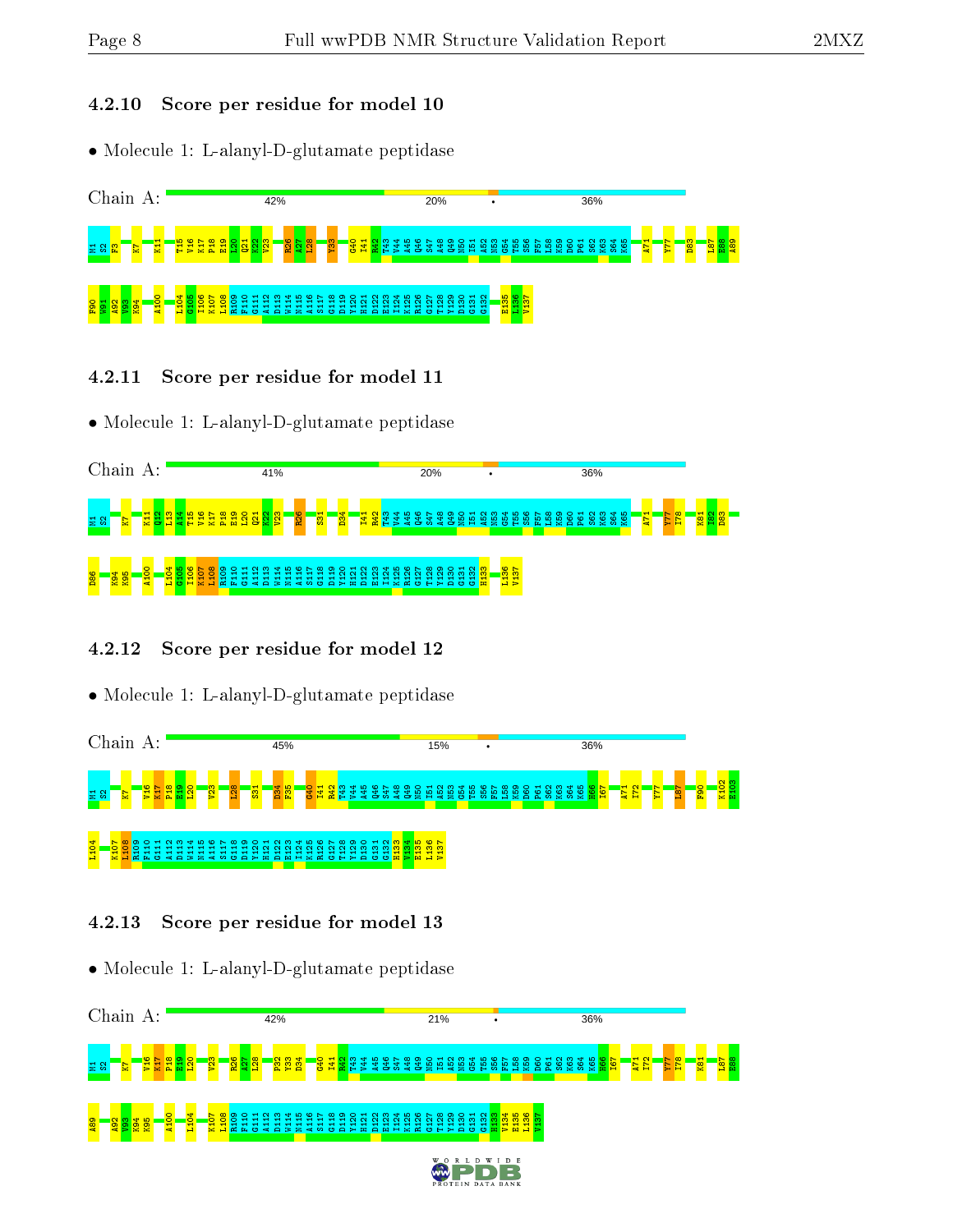#### 4.2.14 Score per residue for model 14

• Molecule 1: L-alanyl-D-glutamate peptidase



- 4.2.15 Score per residue for model 15 (medoid)
- Molecule 1: L-alanyl-D-glutamate peptidase



#### 4.2.16 Score per residue for model 16

• Molecule 1: L-alanyl-D-glutamate peptidase



#### 4.2.17 Score per residue for model 17

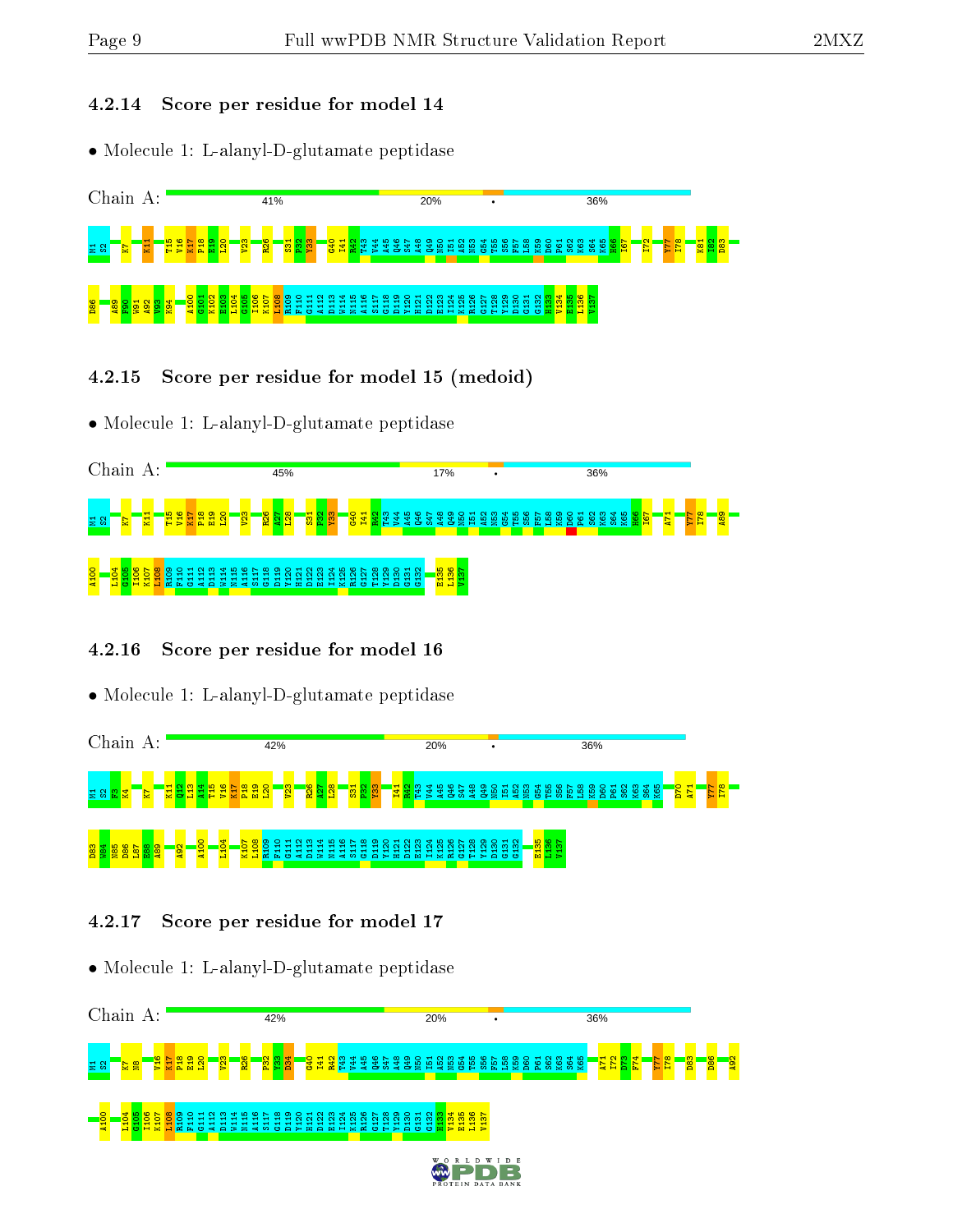#### 4.2.18 Score per residue for model 18

• Molecule 1: L-alanyl-D-glutamate peptidase



- 4.2.19 Score per residue for model 19
- Molecule 1: L-alanyl-D-glutamate peptidase



#### 4.2.20 Score per residue for model 20



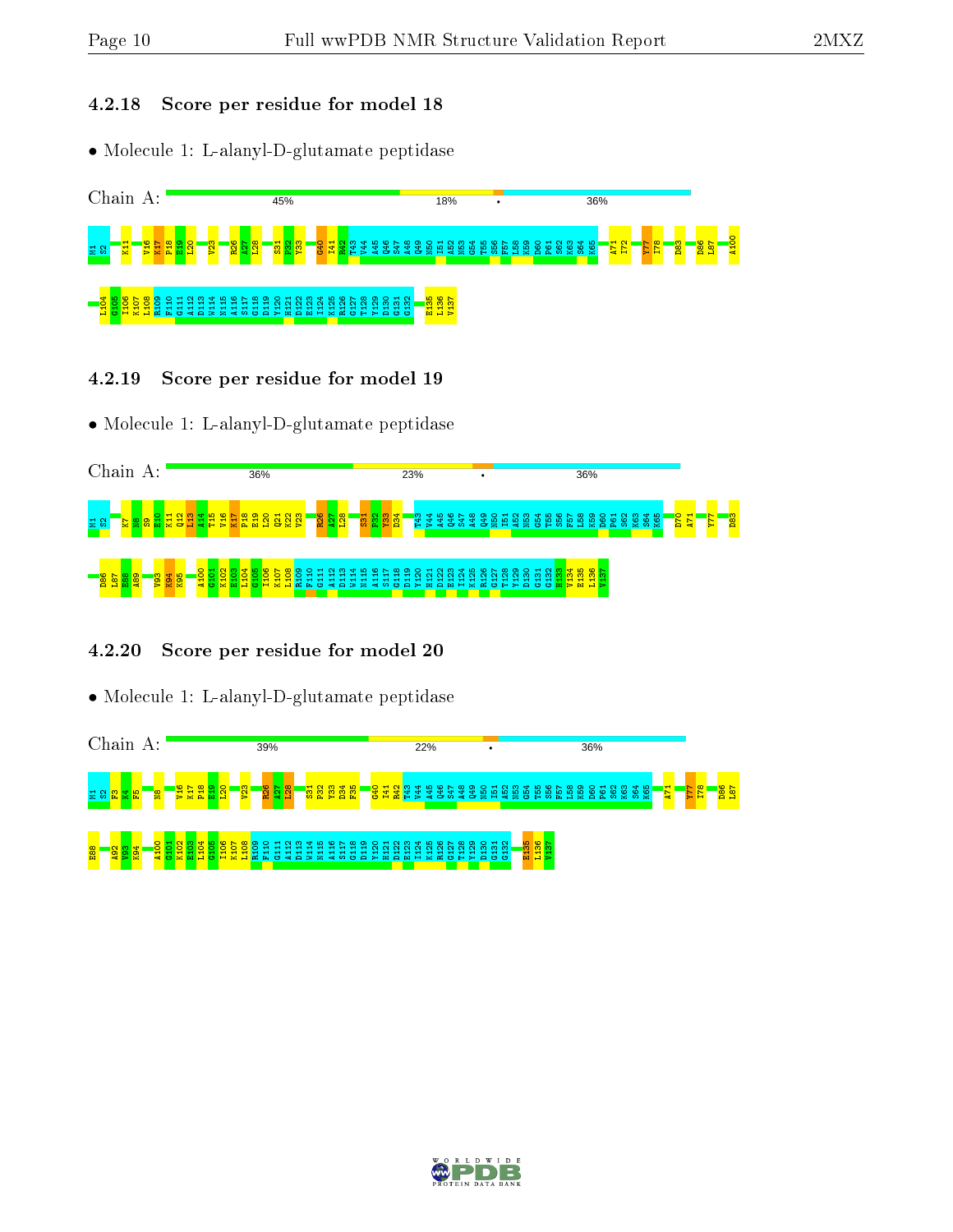# 5 Refinement protocol and experimental data overview  $\binom{1}{k}$

The models were refined using the following method: *simulated annealing*.

Of the 100 calculated structures, 20 were deposited, based on the following criterion: target function.

The following table shows the software used for structure solution, optimisation and refinement.

| Software name   Classification |                    | Version |
|--------------------------------|--------------------|---------|
| CYANA                          | structure solution | 21      |
| CYANA                          | refinement.        |         |

The following table shows chemical shift validation statistics as aggregates over all chemical shift files. Detailed validation can be found in section [7](#page-16-0) of this report.

| Chemical shift file(s)                       | input cs.cif |
|----------------------------------------------|--------------|
| Number of chemical shift lists               |              |
| Total number of shifts                       | 1542         |
| Number of shifts mapped to atoms             | 1542         |
| Number of unparsed shifts                    |              |
| Number of shifts with mapping errors         |              |
| Number of shifts with mapping warnings       |              |
| Assignment completeness (well-defined parts) |              |

No validations of the models with respect to experimental NMR restraints is performed at this time.

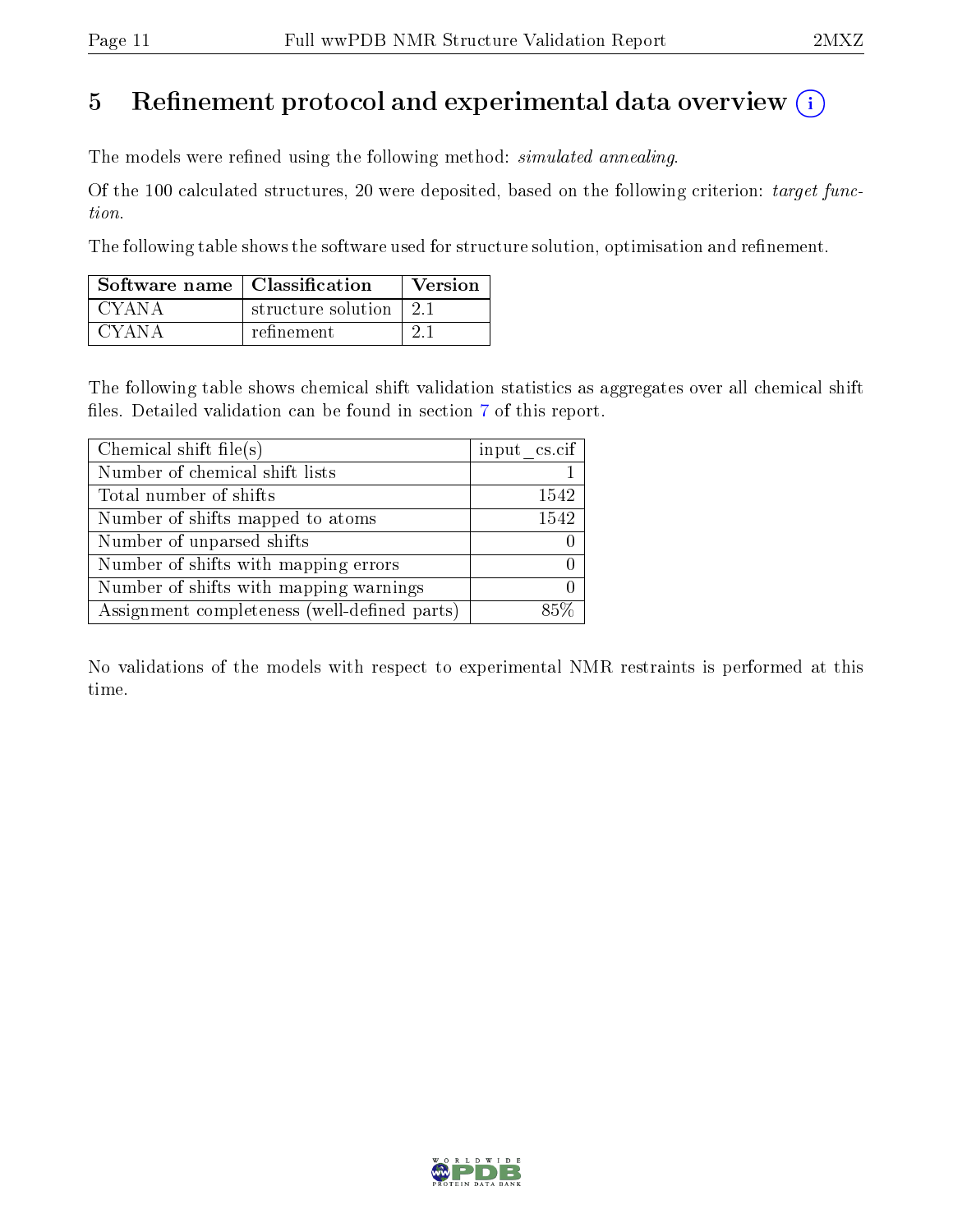# 6 Model quality  $(i)$

# 6.1 Standard geometry  $(i)$

Bond lengths and bond angles in the following residue types are not validated in this section: ZN

There are no covalent bond-length or bond-angle outliers.

There are no bond-length outliers.

There are no bond-angle outliers.

There are no chirality outliers.

There are no planarity outliers.

# 6.2 Too-close contacts  $(i)$

In the following table, the Non-H and H(model) columns list the number of non-hydrogen atoms and hydrogen atoms in each chain respectively. The H(added) column lists the number of hydrogen atoms added and optimized by MolProbity. The Clashes column lists the number of clashes averaged over the ensemble.

| Mol |       | Chain   Non-H   $H(model)$   $H(added)$   Clashes |       |     |
|-----|-------|---------------------------------------------------|-------|-----|
|     | 709.  |                                                   |       |     |
|     | 14200 | 14420                                             | 14420 | 284 |

The all-atom clashscore is defined as the number of clashes found per 1000 atoms (including hydrogen atoms). The all-atom clashscore for this structure is 10.

All unique clashes are listed below, sorted by their clash magnitude.

| Atom-1            | Atom-2                         | $Clash(\AA)$ | Distance(A) | Models        |                |
|-------------------|--------------------------------|--------------|-------------|---------------|----------------|
|                   |                                |              |             | Worst         | Total          |
| 1:A:26:ARG:HD2    | $1:$ A $:104:$ LEU $:$ HD $21$ | 0.64         | 1.67        | 17            | 9              |
| 1: A:16: VAL:HG22 | 1: A:18: PRO:HD2               | 0.62         | 1.72        | 11            | 20             |
| 1:A:26:ARG:HD3    | 1: A: 104: LEU: HD21           | 0.61         | 1.72        | 11            | $\overline{7}$ |
| 1:A:32:PRO:HG3    | 1:A:92:ALA:HB1                 | 0.60         | 1.72        | 13            | 3              |
| 1:A:28:LEU:HD12   | 1: A:35:PHE:CE2                | 0.60         | 2.30        | 20            | $\overline{4}$ |
| 1:A:26:ARG:CD     | 1:A:104:LEU:HD21               | 0.59         | 2.27        | $\frac{5}{2}$ | 13             |
| 1: A:20:LEU:HD11  | 1: A:72: ILE: CG2              | 0.59         | 2.27        | 17            | 3              |
| 1:A:20:LEU:HB3    | 1: A: 136: LEU: HD11           | 0.59         | 1.73        | 13            | 7              |
| 1: A:15:THR:CG2   | 1: A: 41: ILE: HG21            | 0.58         | 2.28        | 16            | $\overline{2}$ |
| 1:A:20:LEU:CB     | 1: A: 136: LEU: HD11           | 0.57         | 2.29        | 17            | 3              |
| 1: A:9: SER:O     | 1: A:13: LEU: HD22             | 0.57         | 1.99        | 19            | $\overline{2}$ |
| 1:A:3:PHE:O       | 1: A:28:LEU:HD21               | 0.56         | 1.99        | 10            | 6              |

Continued on next page...

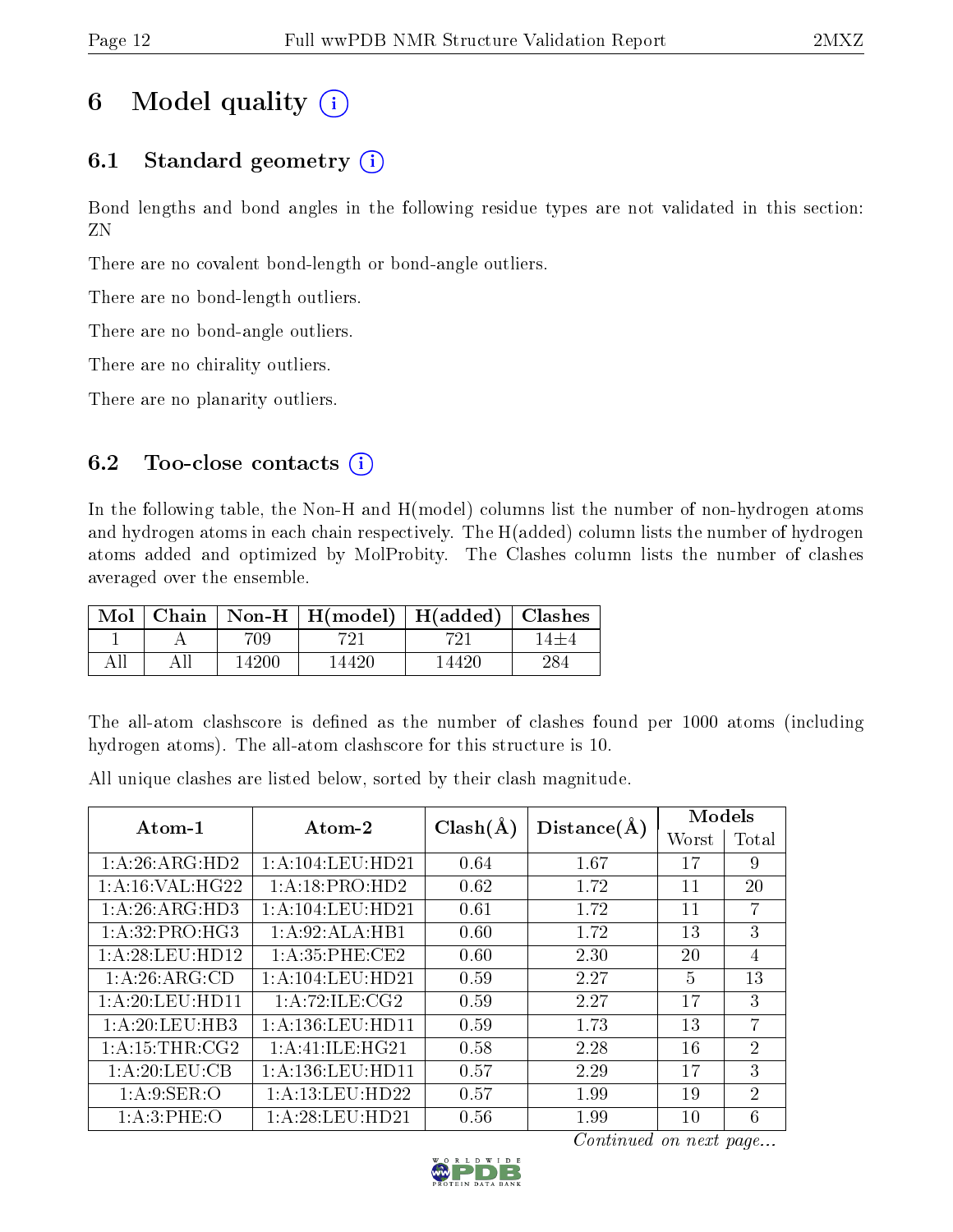|                                   |                              |              |                   | Models           |                                 |
|-----------------------------------|------------------------------|--------------|-------------------|------------------|---------------------------------|
| Atom-1                            | Atom-2                       | $Clash(\AA)$ | $Distance(\AA)$   | Worst            | $\operatorname{\mathsf{Total}}$ |
| 1: A:33:TYR:CE2                   | 1:A:89:ALA:HB1               | 0.56         | 2.35              | 14               | $8\,$                           |
| 1:A:78:ILE:HD13                   | 1: A:83: ASP:CB              | 0.56         | 2.30              | 17               | $8\,$                           |
| 1:A:28:LEU:HD12                   | 1: A:35:PHE: CZ              | $0.56\,$     | 2.36              | $20\,$           | $\mathbf{1}$                    |
| 1:A:100:ALA:O                     | 1:A:104:LEU:HD12             | 0.55         | 2.02              | $18\,$           | $12\,$                          |
| 1: A:20:LEU:CD2                   | 1:A:136:LEU:HD11             | 0.54         | 2.32              | 14               | $\mathbf{1}$                    |
| 1: A:70: ASP:OD1                  | 1:A:136:LEU:HD12             | $0.54\,$     | 2.02              | $\mathbf{3}$     | $\mathbf{1}$                    |
| 1:A:71:ALA:HB1                    | $1:A:\overline{133:HIS:CE1}$ | $0.54\,$     | 2.38              | $\boldsymbol{9}$ | $\overline{7}$                  |
| 1: A:85:ASN:O                     | 1:A:87:LEU:HD12              | $0.52\,$     | 2.04              | $16\,$           | $\mathbf 1$                     |
| 1:A:20:LEU:HB3                    | 1:A:136:LEU:HD21             | 0.51         | 1.81              | $8\,$            | $\overline{8}$                  |
| 1:A:23:VAL:HG23                   | 1:A:106:ILE:HB               | 0.51         | 1.82              | $\overline{4}$   | 15                              |
| 1: A:31: SER:CB                   | 1:A:93:VAL:HG23              | 0.50         | 2.36              | 19               | $\overline{2}$                  |
| 1: A:17: LYS: CB                  | 1:A:18:PRO:CD                | 0.49         | 2.91              | 13               | 20                              |
| 1: A:20:LEU:CD2                   | $1: A: 136:$ LEU:HD21        | 0.49         | 2.37              | 17               | $\sqrt{2}$                      |
| 1:A:77:TYR:C                      | 1: A:78: ILE: HD12           | 0.49         | 2.28              | 18               | 14                              |
| 1: A:16: VAL:HA                   | 1:A:41:ILE:HD13              | 0.49         | 1.83              | $\sqrt{3}$       | $\sqrt{2}$                      |
| 1:A:71:ALA:HB2                    | 1:A:135:GLU:CB               | 0.48         | 2.38              | 16               | 16                              |
| 1:A:20:LEU:CB                     | 1:A:136:LEU:HD21             | 0.48         | 2.38              | $8\,$            | $\sqrt{2}$                      |
| 1:A:71:ALA:HB2                    | 1:A:135:GLU:HB3              | 0.48         | 1.83              | 17               | $\overline{2}$                  |
| 1: A:23: VAL:HG13                 | 1:A:100:ALA:HB3              | 0.48         | 1.85              | 13               | $\overline{9}$                  |
| $1:A:107:\overline{\text{LYS:O}}$ | 1:A:136:LEU:HD23             | 0.47         | 2.09              | 11               | $\mathbf{1}$                    |
| 1: A:5: PHE:CE1                   | 1: A:28:LEU:HD13             | 0.47         | 2.45              | 20               | $\mathbf 1$                     |
| 1: A: 33: TYR: CE2                | 1:A:92:ALA:HB3               | 0.47         | 2.44              | 10               | $\mathbf{1}$                    |
| 1: A:20: LEU: C                   | 1: A:20:LEU:HD12             | 0.47         | $\overline{2}.30$ | 14               | $\overline{3}$                  |
| 1: A:20:LEU:HD23                  | 1:A:136:LEU:HD11             | 0.47         | 1.85              | 14               | $\mathbf{1}$                    |
| 1: A:26: ARG:HD3                  | 1:A:104:LEU:HD11             | 0.46         | 1.87              | 17               | $\mathbf{1}$                    |
| 1:A:17:LYS:N                      | 1: A:18: PRO:HD2             | 0.46         | 2.26              | 10               | 19                              |
| 1: A:20:LEU:HD11                  | 1:A:72:ILE:HG23              | 0.46         | 1.86              | 14               | $\sqrt{2}$                      |
| 1:A:89:ALA:O                      | $1:\overline{A:92:ALA:HB3}$  | 0.46         | 2.10              | 16               | $\overline{2}$                  |
| 1:A:26:ARG:NE                     | 1:A:104:LEU:HD21             | 0.46         | 2.26              | $\overline{2}$   | $\overline{2}$                  |
| $1:A:100:ALA:H\overline{B1}$      | 1:A:104:LEU:HD12             | 0.46         | 1.86              | 8                | $\overline{2}$                  |
| 1:A:11:LYS:NZ                     | 1: A:15:THR:HG21             | 0.46         | 2.26              | 14               | $\mathbf{1}$                    |
| 1:A:22:LYS:HD3                    | 1: A: 106: ILE: HD11         | 0.46         | 1.87              | 19               | $\mathbf{1}$                    |
| 1:A:100:ALA:HB1                   | 1:A:104:LEU:CD1              | 0.45         | 2.41              | $\overline{4}$   | $\mathbf{1}$                    |
| 1:A:87:LEU:HD12                   | 1: A:88: GLU:N               | 0.45         | 2.26              | 20               | $\mathbf{1}$                    |
| 1: A: 33: TYR: CD2                | 1:A:89:ALA:HB1               | 0.44         | 2.47              | 10               | $\mathbf{1}$                    |
| 1:A:32:PRO:CG                     | 1:A:92:ALA:HB1               | 0.44         | 2.41              | 17               | $\overline{2}$                  |
| 1: A: 13: LEU: O                  | 1: A:16: VAL:HG12            | 0.44         | 2.12              | 16               | 3                               |
| 1:A:42:ARG:NH1                    | 1:A:67:ILE:HD11              | 0.44         | 2.27              | 6                | $\mathbf{1}$                    |
| 1:A:20:LEU:HD12                   | 1: A:20: LEU: C              | 0.43         | 2.34              | 17               | 3                               |
| 1:A:20:LEU:HD23                   | 1:A:136:LEU:HD21             | 0.43         | 1.90              | 20               | $\sqrt{2}$                      |
| 1:A:31:SER:HB2                    | 1:A:93:VAL:HG23              | 0.43         | 1.90              | 19               | $\mathbf{1}$                    |

Continued from previous page...

Continued on next page...

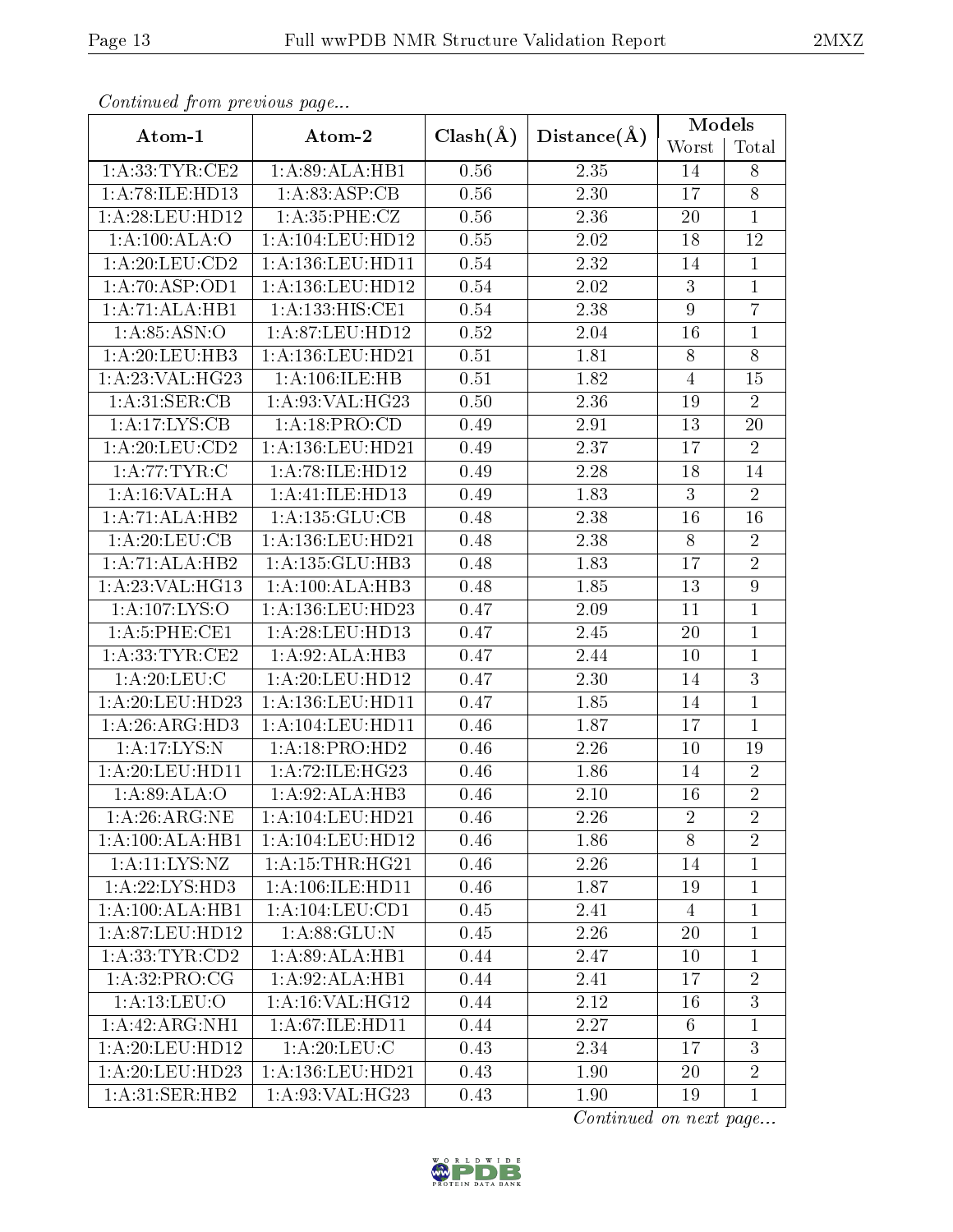|                             |                      |              |             | Models         |                |
|-----------------------------|----------------------|--------------|-------------|----------------|----------------|
| Atom-1                      | Atom-2               | $Clash(\AA)$ | Distance(A) | Worst          | Total          |
| 1:A:20:LEU:HDI1             | 1: A:72: ILE: HG21   | 0.43         | 1.91        | 13             |                |
| 1: A:31: SER:OG             | 1: A:93: VAL: HG23   | 0.42         | 2.14        | 2              | $\mathbf{1}$   |
| 1:A:71:ALA:HB1              | 1:A:133:HIS:NE2      | 0.42         | 2.29        | 9              | 1              |
| 1:A:18:PRO:HG2              | 1: A:20:LEU:HD23     | 0.42         | 1.91        | 11             | $\overline{5}$ |
| 1:A:40:GLY:HA2              | 1: A:72: ILE: HG22   | 0.42         | 1.91        | 12             | 6              |
| 1:A:23:VAL:CG2              | 1: A: 104: LEU: HD12 | 0.42         | 2.44        | 12             | 1              |
| 1:A:72:ILE:C                | 1: A:72: ILE: HD12   | 0.41         | 2.35        | 17             | 1              |
| 1:A:134:VAL:O               | 1: A: 134: VAL: HG23 | 0.41         | 2.16        | 14             | $\overline{2}$ |
| $1:A:18:PRO:H\overline{B2}$ | 1: A: 136: LEU: HD11 | 0.41         | 1.92        | 19             | 1              |
| 1:A:23:VAL:HA               | 1:A:104:LEU:HD13     | 0.41         | 1.93        | $\overline{5}$ | 1              |
| 1: A: 104: LEU: O           | 1:A:106:ILE:HD12     | 0.40         | 2.16        | 14             | 1              |
| 1: A:91:TRP:C               | 1: A:91:TRP:CD1      | 0.40         | 2.95        | 14             |                |

Continued from previous page...

# 6.3 Torsion angles (i)

#### 6.3.1 Protein backbone  $(i)$

In the following table, the Percentiles column shows the percent Ramachandran outliers of the chain as a percentile score with respect to all PDB entries followed by that with respect to all NMR entries. The Analysed column shows the number of residues for which the backbone conformation was analysed and the total number of residues.

| Mol | Chain | Analysed        | Favoured           | Allowed          | Outliers         | Percentiles |
|-----|-------|-----------------|--------------------|------------------|------------------|-------------|
|     |       | $87/137(64\%)$  | $80\pm2(92\pm2\%)$ | $6\pm2(7\pm2\%)$ | $1\pm1(1\pm1\%)$ | 18<br>66    |
| All |       | 1740/2740 (64%) | 1601 (92%)         | 120 (7%)         | $19(1\%)$        | 18<br>66    |

All 2 unique Ramachandran outliers are listed below. They are sorted by the frequency of occurrence in the ensemble.

|  |                | Mol   Chain   Res   Type   Models (Total) |
|--|----------------|-------------------------------------------|
|  | GEY            |                                           |
|  | $\triangle$ SP |                                           |

#### 6.3.2 Protein sidechains  $\hat{1}$

In the following table, the Percentiles column shows the percent sidechain outliers of the chain as a percentile score with respect to all PDB entries followed by that with respect to all NMR entries. The Analysed column shows the number of residues for which the sidechain conformation was analysed and the total number of residues.

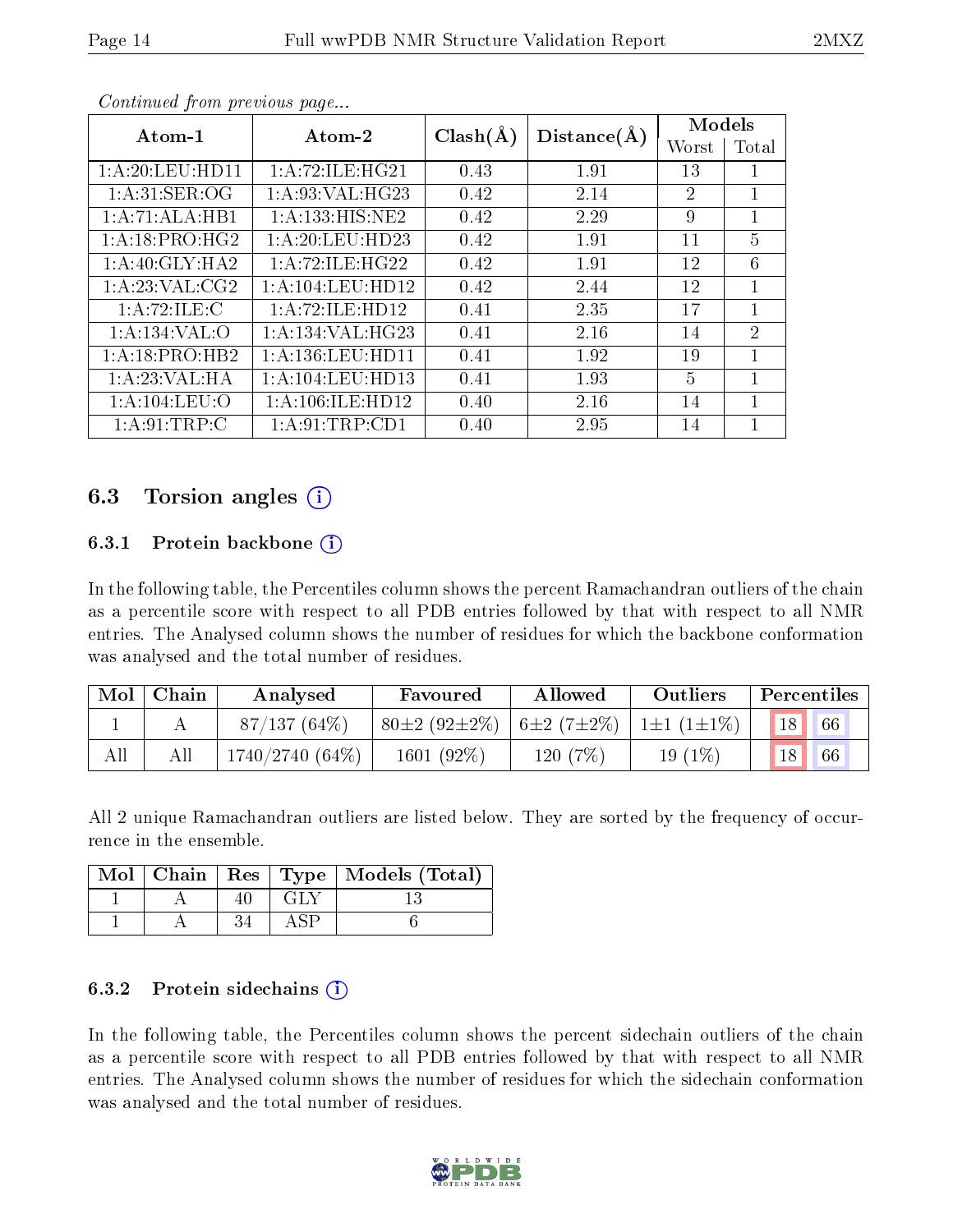| Mol | Chain | Analysed          | <b>Rotameric</b>   | Outliers                    | Percentiles          |
|-----|-------|-------------------|--------------------|-----------------------------|----------------------|
|     |       | $73/111(66\%)$    | $60\pm3(82\pm4\%)$ | $\pm 13 \pm 3 (18 \pm 4\%)$ | $\vert$ 4 $\vert$ 37 |
| All |       | $1460/2220(66\%)$ | 1192(82%)          | $268(18\%)$                 | $\blacksquare$ 4 37  |

All 32 unique residues with a non-rotameric sidechain are listed below. They are sorted by the frequency of occurrence in the ensemble.

| Mol            | Chain              | Res              | Type                    | Models (Total)   |
|----------------|--------------------|------------------|-------------------------|------------------|
| $\overline{1}$ | $\overline{\rm A}$ | $\overline{107}$ | $\overline{\text{LYS}}$ | $\overline{20}$  |
| $\overline{1}$ | $\overline{A}$     | 108              | LEU                     | $\overline{20}$  |
| $\overline{1}$ | $\boldsymbol{A}$   | $\overline{77}$  | <b>TYR</b>              | $\overline{20}$  |
| $\overline{1}$ | $\overline{\rm A}$ | $\overline{7}$   | $\overline{\text{LYS}}$ | $\overline{17}$  |
| $\overline{1}$ | $\overline{\rm A}$ | 11               | $\overline{\text{LYS}}$ | 16               |
| $\overline{1}$ | $\overline{\rm A}$ | $\overline{28}$  | $\overline{\text{LEU}}$ | $\overline{15}$  |
| $\overline{1}$ | $\overline{\rm A}$ | 31               | $\overline{\text{SER}}$ | 15               |
| $\mathbf{1}$   | $\overline{\rm A}$ | $\overline{33}$  | <b>TYR</b>              | 15               |
| $\mathbf{1}$   | $\overline{\rm A}$ | 41               | ILE                     | $\overline{13}$  |
| $\overline{1}$ | $\overline{\rm A}$ | $\overline{1}7$  | $\overline{\text{LYS}}$ | $\overline{13}$  |
| $\overline{1}$ | $\overline{\rm A}$ | $\overline{86}$  | $\overline{\rm ASP}$    | $\overline{11}$  |
| $\mathbf{1}$   | $\boldsymbol{A}$   | 19               | $\overline{{\rm GLU}}$  | $\boldsymbol{9}$ |
| $\overline{1}$ | $\overline{\rm A}$ | $\overline{34}$  | $\overline{\text{ASP}}$ | $\overline{9}$   |
| $\overline{1}$ | $\overline{\rm A}$ | $\overline{87}$  | LEU                     | $\overline{8}$   |
| $\overline{1}$ | A                  | $26\,$           | $\overline{\rm{ARG}}$   | 8                |
| $\mathbf{1}$   | $\overline{\rm A}$ | 15               | <b>THR</b>              | 8                |
| $\overline{1}$ | $\overline{\rm A}$ | 94               | $\overline{\text{LYS}}$ | $\overline{6}$   |
| $\overline{1}$ | $\overline{\rm A}$ | $\overline{42}$  | $\overline{\rm{ARG}}$   | $\overline{5}$   |
| $\mathbf{1}$   | A                  | 102              | <b>LYS</b>              | $\overline{5}$   |
| $\overline{1}$ | $\overline{\rm A}$ | 83               | $\overline{\text{ASP}}$ | $\overline{4}$   |
| $\overline{1}$ | $\overline{\rm A}$ | $\overline{90}$  | PHE                     | $\overline{4}$   |
| $\overline{1}$ | $\boldsymbol{A}$   | 21               | $\overline{\text{GLN}}$ | $\overline{4}$   |
| $\mathbf{1}$   | $\overline{\rm A}$ | 81               | $\overline{\text{LYS}}$ | $\overline{4}$   |
| $\overline{1}$ | $\boldsymbol{A}$   | 135              | GLU                     | $\overline{3}$   |
| $\overline{1}$ | $\overline{\rm A}$ | 95               | $\overline{\text{LYS}}$ | $\overline{3}$   |
| $\overline{1}$ | $\overline{\rm A}$ | 8                | <b>ASN</b>              | $\overline{3}$   |
| $\overline{1}$ | $\overline{\rm A}$ | 39               | $\overline{\text{GLN}}$ | $\overline{2}$   |
| $\overline{1}$ | $\overline{\rm A}$ | $\overline{13}$  | LEU                     | $\overline{2}$   |
| $\overline{1}$ | $\overline{\rm A}$ | 70               | $\overline{\text{ASP}}$ | $\overline{2}$   |
| $\overline{1}$ | $\boldsymbol{A}$   | $\overline{4}$   | $\overline{\text{LYS}}$ | $\overline{2}$   |
| $\mathbf{1}$   | $\overline{\rm A}$ | 12               | $\overline{\text{GLN}}$ | $\overline{1}$   |
| $\overline{1}$ | $\overline{\rm A}$ | 74               | PHE                     | $\overline{1}$   |

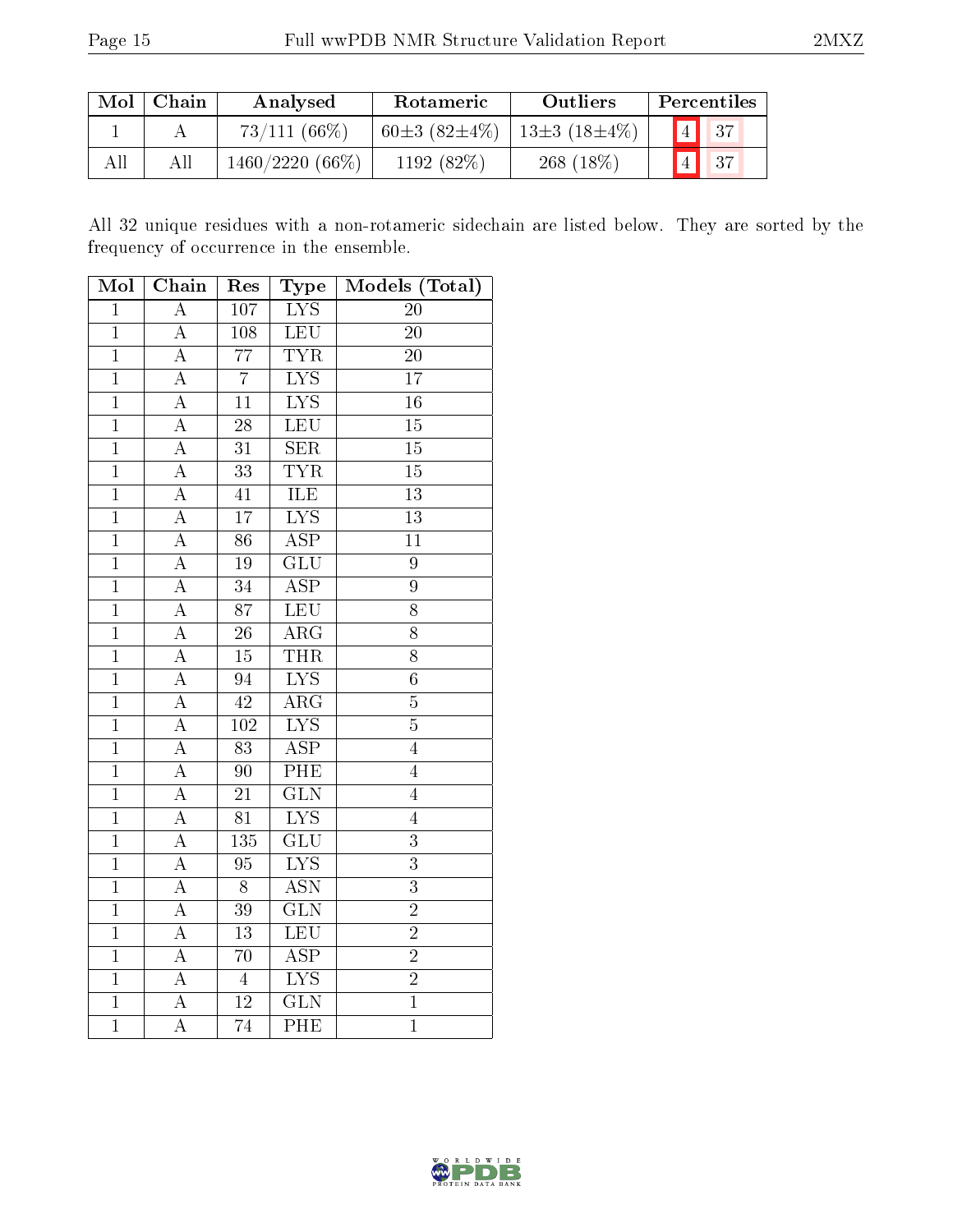#### 6.3.3 RNA [O](https://www.wwpdb.org/validation/2017/NMRValidationReportHelp#rna)i

There are no RNA molecules in this entry.

#### 6.4 Non-standard residues in protein, DNA, RNA chains  $(i)$

There are no non-standard protein/DNA/RNA residues in this entry.

#### 6.5 Carbohydrates  $(i)$

There are no carbohydrates in this entry.

#### 6.6 Ligand geometry  $(i)$

Of 1 ligands modelled in this entry, 1 is monoatomic - leaving 0 for Mogul analysis.

## 6.7 [O](https://www.wwpdb.org/validation/2017/NMRValidationReportHelp#nonstandard_residues_and_ligands)ther polymers  $(i)$

There are no such molecules in this entry.

# 6.8 Polymer linkage issues  $(i)$

There are no chain breaks in this entry.

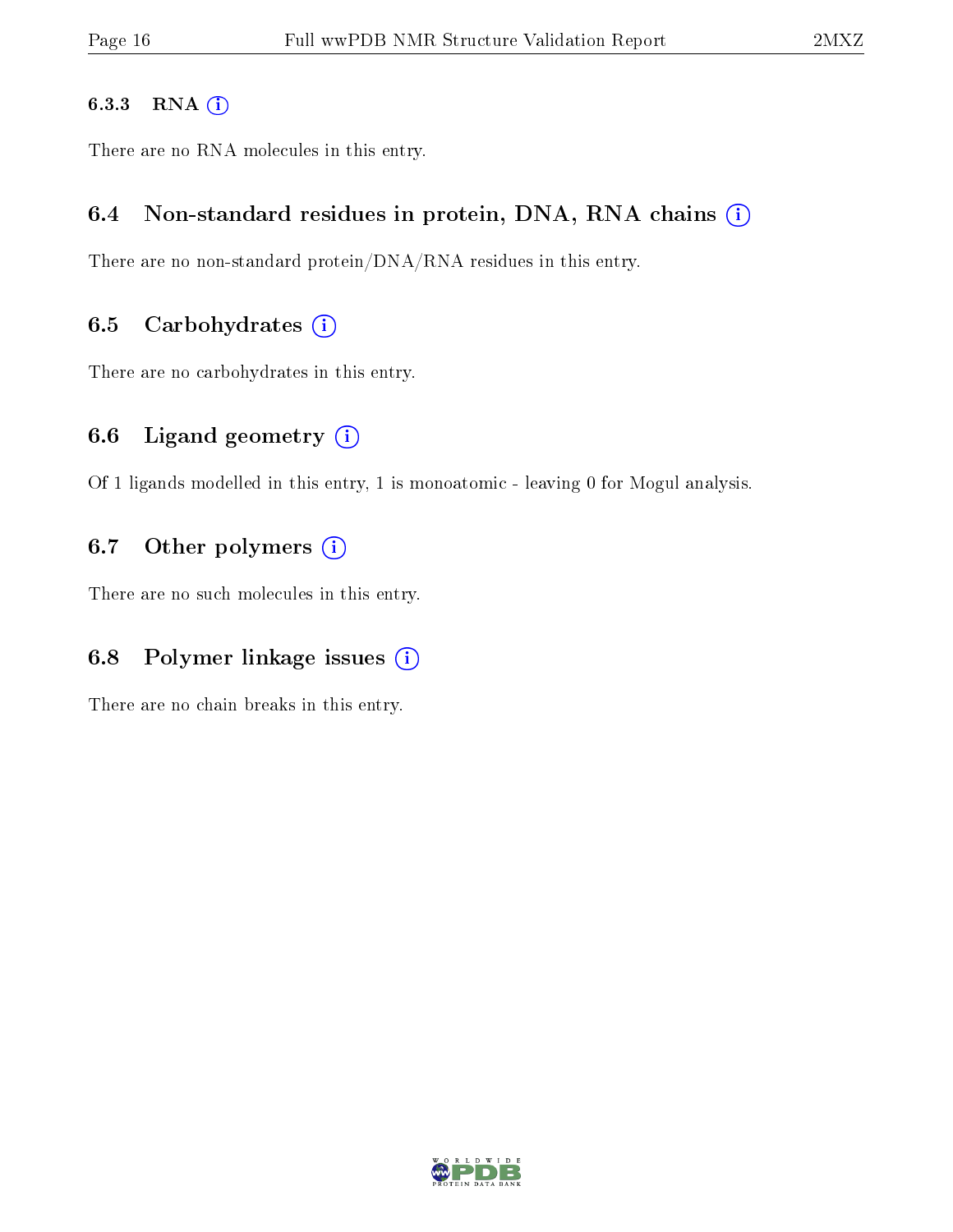# <span id="page-16-0"></span>7 Chemical shift validation  $\left( \begin{array}{c} \overline{1} \end{array} \right)$

The completeness of assignment taking into account all chemical shift lists is 85% for the welldefined parts and  $81\%$  for the entire structure.

# 7.1 Chemical shift list 1

File name: input\_cs.cif

Chemical shift list name: *assigned\_chem\_shift\_list\_1* 

# 7.1.1 Bookkeeping (i)

The following table shows the results of parsing the chemical shift list and reports the number of nuclei with statistically unusual chemical shifts.

| Total number of shifts                  | 1542 |
|-----------------------------------------|------|
| Number of shifts mapped to atoms        | 1542 |
| Number of unparsed shifts               |      |
| Number of shifts with mapping errors    |      |
| Number of shifts with mapping warnings  |      |
| Number of shift outliers (ShiftChecker) | 11   |

#### 7.1.2 Chemical shift referencing  $(i)$

The following table shows the suggested chemical shift referencing corrections.

| <b>Nucleus</b>      |     | # values   Correction $\pm$ precision, ppm | Suggested action         |
|---------------------|-----|--------------------------------------------|--------------------------|
| ${}^{13}C_{\alpha}$ | 132 | $-0.33 \pm 0.21$                           | None needed $(0.5 ppm)$  |
| ${}^{13}C_{\beta}$  | 121 | $0.33 \pm 0.18$                            | None needed $(0.5 ppm)$  |
| $13\text{C}$        |     |                                            | None (insufficient data) |
| $15\,\mathrm{N}$    | 126 | $0.84 \pm 0.27$                            | Should be applied        |

#### 7.1.3 Completeness of resonance assignments  $(i)$

The following table shows the completeness of the chemical shift assignments for the well-defined regions of the structure. The overall completeness is 85%, i.e. 960 atoms were assigned a chemical shift out of a possible 1126. 14 out of 14 assigned methyl groups (LEU and VAL) were assigned stereospecifically.

|                | Total | ŀН                                                                | $^{13}$ $\cap$ | $15\mathrm{N}$ |
|----------------|-------|-------------------------------------------------------------------|----------------|----------------|
| Backbone       |       | $-346/434 (80\%)$   173/173 (100%)   88/176 (50%)   85/85 (100%)  |                |                |
| $^+$ Sidechain |       | $-512/584$ (88\%)   316/341 (93\%)   192/217 (88\%)   4/26 (15\%) |                |                |

Continued on next page...

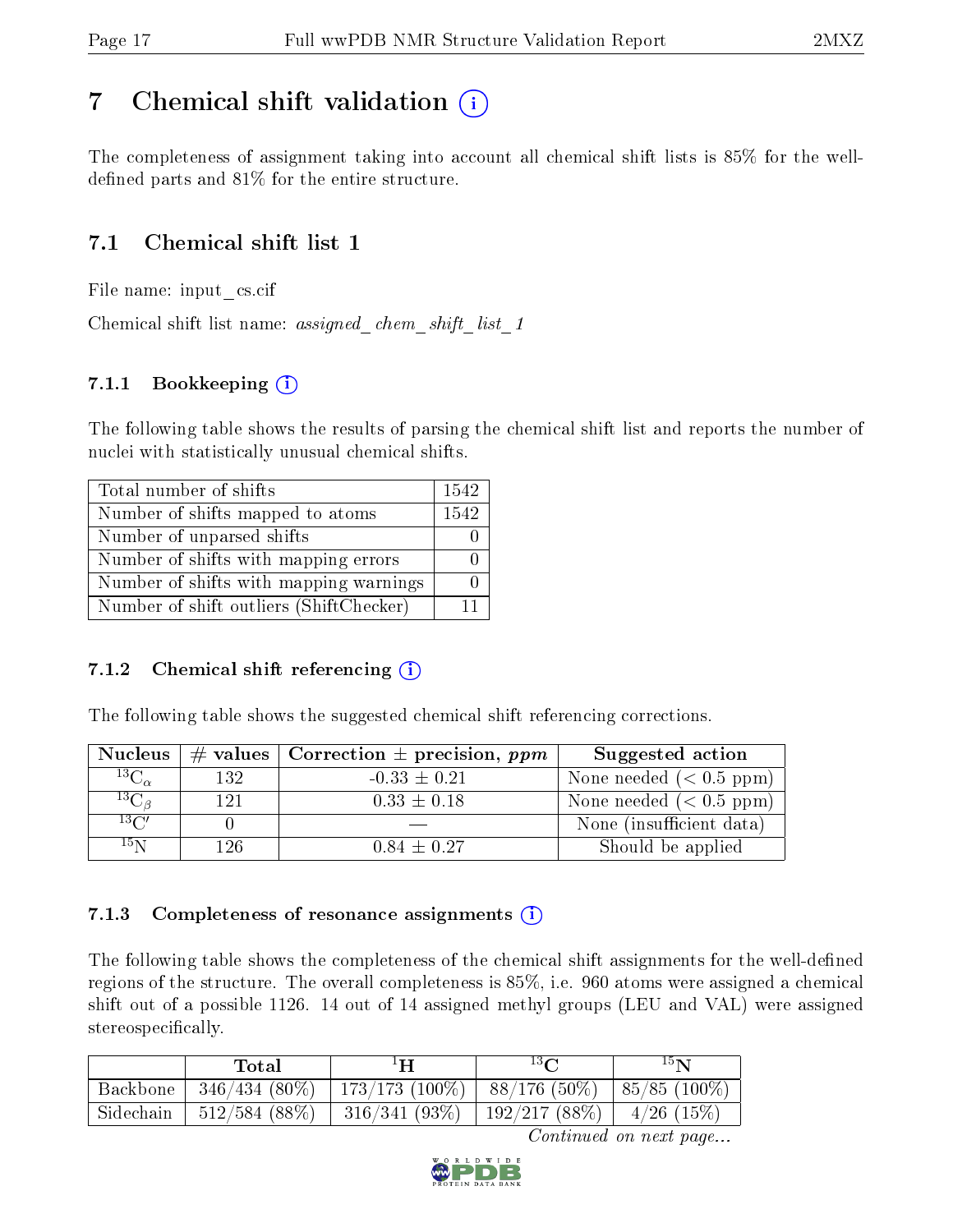| Continued from previous page |  |  |
|------------------------------|--|--|
|                              |  |  |

|          | $\rm Total$     | ŀН              | $13\Omega$                               | 15 <sub>N</sub> |
|----------|-----------------|-----------------|------------------------------------------|-----------------|
| Aromatic | $102/108(94\%)$ | $54/58$ (93\%)  | $46/46$ (100\%)                          | $2/4(50\%)$     |
| Overall  | 960/1126(85%)   | $543/572(95\%)$ | $\mid$ 326/439 (74%) $\mid$ 91/115 (79%) |                 |

The following table shows the completeness of the chemical shift assignments for the full structure. The overall completeness is 81%, i.e. 1372 atoms were assigned a chemical shift out of a possible 1686. 16 out of 16 assigned methyl groups (LEU and VAL) were assigned stereospecifically.

|           | Total            | $\mathbf{H}^1$  | $^{13}$ C       | $15\mathbf{N}$ |
|-----------|------------------|-----------------|-----------------|----------------|
| Backbone  | 516/677(76%)     | $258/270(96\%)$ | $132/274(48\%)$ | 126/133(95%)   |
| Sidechain | $704/848$ (83\%) | 438/497(88%)    | $260/310(84\%)$ | 6/41(15%)      |
| Aromatic  | $152/161(94\%)$  | $80/86$ (93\%)  | $69/69(100\%)$  | $3/6$ (50%)    |
| Overall   | 1372/1686(81%)   | $776/853(91\%)$ | 461/653(71%)    | 135/180(75%)   |

#### 7.1.4 Statistically unusual chemical shifts  $(i)$

The following table lists the statistically unusual chemical shifts. These are statistical measures, and large deviations from the mean do not necessarily imply incorrect assignments. Molecules containing paramagnetic centres or hemes are expected to give rise to anomalous chemical shifts.

| Mol          | Chain | Res | Type | Atom             | Shift, $ppm$ | Expected range, $ppm$ | Z-score |
|--------------|-------|-----|------|------------------|--------------|-----------------------|---------|
|              |       | 114 | TRP  | HB3              | 1.12         | $4.94 - 1.34$         | $-5.6$  |
|              | А     | 93  | VAL  | HG13             | $-0.57$      | $2.13 - 0.47$         | $-5.4$  |
|              | А     | 93  | VAL  | HG11             | $-0.57$      | $2.13 - 0.47$         | $-5.4$  |
|              | А     | 93  | VAL  | HG12             | $-0.57$      | $2.13 - 0.47$         | $-5.4$  |
|              | А     | 71  | ALA  | H <sub>B</sub> 1 | 0.04         | $2.61 - 0.11$         | $-5.3$  |
| $\mathbf{1}$ | A     | 71  | ALA  | HB3              | 0.04         | $2.61 - 0.11$         | $-5.3$  |
| 1            | А     | 71  | ALA  | HB2              | 0.04         | $2.61 - 0.11$         | $-5.3$  |
|              | А     | 28  | LEU  | HD12             | $-0.67$      | $2.16 - 0.64$         | $-5.1$  |
|              | А     | 28  | LEU  | HD11             | $-0.67$      | $2.16 - 0.64$         | $-5.1$  |
| 1            | А     | 28  | LEU  | HD13             | $-0.67$      | $2.16 - 0.64$         | $-5.1$  |
|              |       | 114 | TRP  | HB2              | 1.43         | $4.94 - 1.44$         | $-5.0$  |

## 7.1.5 Random Coil Index  $(RCI)$  plots  $(i)$

The image below reports *random coil index* values for the protein chains in the structure. The height of each bar gives a probability of a given residue to be disordered, as predicted from the available chemical shifts and the amino acid sequence. A value above 0.2 is an indication of signicant predicted disorder. The colour of the bar shows whether the residue is in the welldefined core (black) or in the ill-defined residue ranges (cyan), as described in section 2 on ensemble composition.

Random coil index (RCI) for chain A: